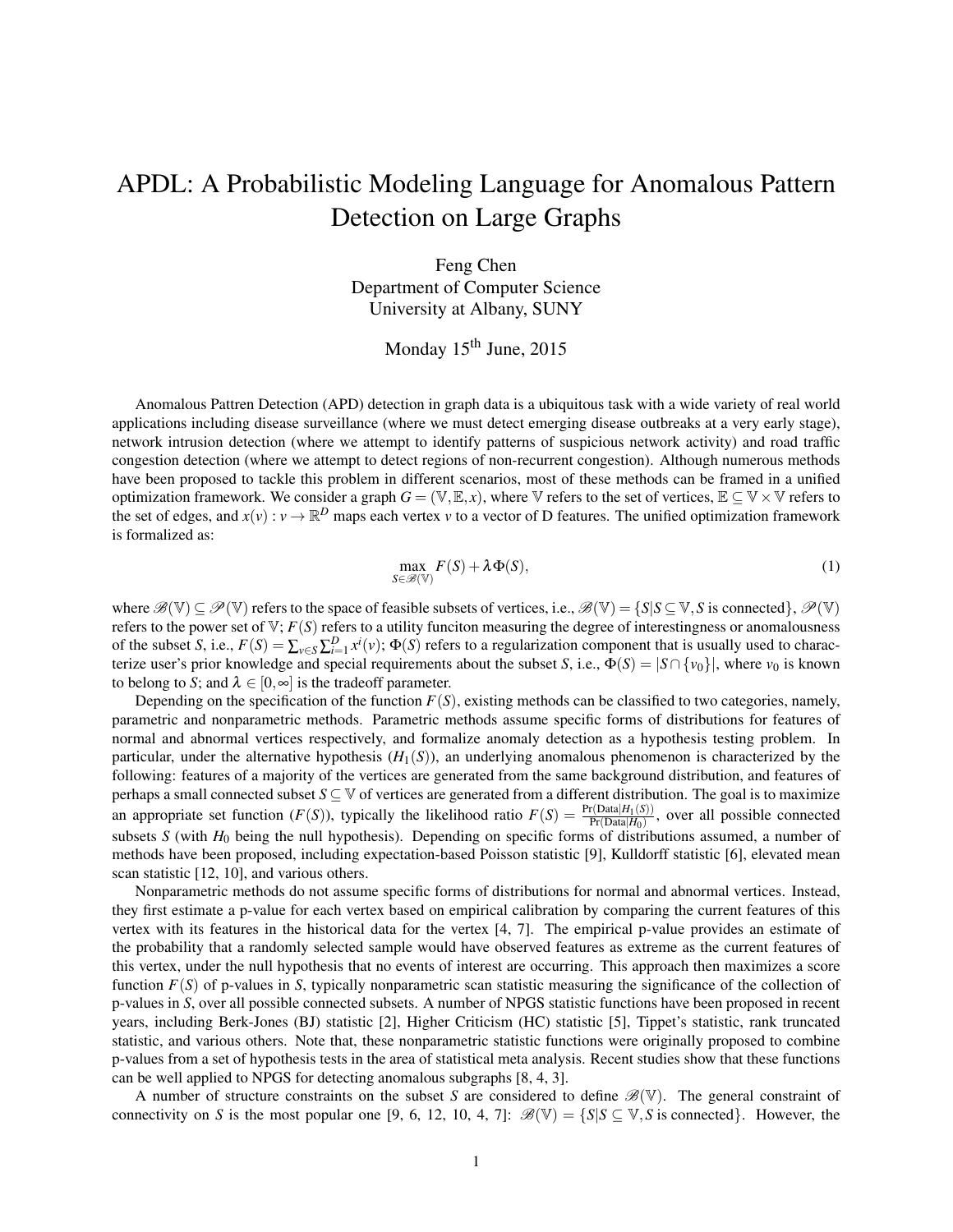| Table 1: APDL language Defined Syntax |  |  |
|---------------------------------------|--|--|
|---------------------------------------|--|--|

| <b>Syntax Name</b>       | example                                     | <b>Description</b>           |
|--------------------------|---------------------------------------------|------------------------------|
| Data type                | real, int, set                              | APDML defined main data type |
| Constrain                | real, int: "!=",">", ">", "<", "<"          | Number constrains            |
|                          | Set: in, not in, is connected               | Set theory constrains        |
| <b>Hypothesis</b>        | "null hypothesis", "alternative hypothesis" |                              |
| if  else                 | if statement                                |                              |
| for $\dots$ in $\dots$ : | for loop                                    |                              |

size of  $\mathscr{B}(\mathbb{V})$  is exponential to the size of  $\mathbb{V}$ , and the resulting APD problem is hard to solve in general. In order to reduce the search pace  $\mathcal{B}(\mathbb{V})$ , a cardinality constraint of size *K* is considered:  $\mathcal{B}_K(\mathbb{V}) = \{S | S \in \mathcal{B}(\mathbb{V}), |S| \le K\}$ . Spatial shapes, such as circle and rectangle, are considered when the graph of interest is a spatial graph (e.g., city-city network, transportation network) [1], and the cardinality of  $\mathscr{B}(\mathbb{V})$  is quadratic to the cardinality of  $\mathbb{V}$  for these shapes. For general graphs, compactness are proposed to approximate connectivity. A number of definitions of compactness of *S* have been proposed, including: 1) the sum of pair of distances in *S* [11]; 2) Steiner tree cost [11]; 3) edgelasso regularization [13]; and 4) graph Laplacian regularization [14]. The compactness is used as the regularization component  $\Phi(S)$ , as it is difficult to define the space of compacted subsets using  $\mathscr{B}(\mathbb{V})$ .

Although a large number of methods have been proposed for APD, each method is designed based on specific assumptions and is not applicable when some of the assumptions are violated. To the best of our knowledge, there is no existing framework that supports a variety of anomalous patterns as defined above and allows users to incorporate prior knowledge and special constraints. This paper presents APDL, a probabilistic modeling language for detecting anomalous patterns in large graphs.

The basic symbols of the APDL language are shown in Table 1 and introduced using the example of disease surveillance. Suppose data  $\equiv \{d_1, \dots, d_N\}$ , where  $d_i \equiv (c_i^t, b_i^t)$ ,  $c_i^t$  refers to the number of reported respiratory cases in a county  $s_i$  on day *t*, and  $b_i^t$  refers to the expected count calculated based on the historical data. We assume a Possion distribution  $c_i^t \sim \text{Position}(b_i^t)$  for normal data records, and a different Poisson distribution  $c_i^t \sim \text{Position}(q \cdot b_i^t)$ for anomalous data records, where  $q$ ,  $q > 1$ , is a unknown parameter that can be estimated via maximum likelihood estimation (MLE). Then we obtain expectation-based Poisson (EP) statistic, and the log-likelihood ratio can be derived as  $F(S) = C \log(C/B) + B - C$ , if  $C > B$ , and  $F(S) = 0$  otherwise, where C and B are respectively the aggregate count  $\sum_{i \in S} c_i^t$  and aggregate baseline  $\sum_{i \in S} b_i^t$ . The anomalous pattern defined above can be described in the APDL language as shown in Figure 1 (a). Given the file name "FileName", where the set of vertices  $V$ , the set of edges  $E$ , and the counts and bases can be loaded, the compiling of APDL will generate the anomalous subset *S* of interest, which has the largest expectation-based Poisson statistic score over all connected subsets in the input graph.

We consider the second well-known example, namely, Kulldorff's statistic. Under the null hypothesis  $(H_0(S))$ , we assume a Poission distribution:  $c_i^t \sim \text{Poisson}(q_{all} \cdot b_i^t)$ , where  $q_{all}$  is an unknown parameter; under the alternative hypothesis  $(H_1(S))$ , we assume different Poisson distributions for normal and abnormal records, respectively:  $c_i^t$  ~ Poisson $(q_{in} \cdot b_i^t)$ , if  $v_i \in S$ ;  $c_i^t$  ~ Poisson $(q_{out} \cdot b_i^t)$ , otherwise. There are three parameters in total, including  $q_{all}$ ,  $q_{in}$ , and  $q_{out}$ . The Kulldorff's scan statistic function is defined as  $F(S) = C(S) \log \frac{C(S)}{B(S)} + (C_{all} - C(S)) \log(\frac{C_{all} - C(S)}{B_{all} - B(S)})$  $\frac{C_{all}-C(S)}{B_{all}-B(S)}$ ) —  $C_{all} \log(\frac{C_{all}}{B_{all}})$  $\frac{C_{all}}{B_{all}}$ ), where  $C(S) = \sum_{s_i^t \in S} c_i^t$ ,  $C_{all} = C(\mathbb{V})$ ,  $B(S) = \sum_{s_i \in S} b_i^t$ , and  $B_{all} = B(\mathbb{V})$ . The anomalous pattern characterized by the Kulldorff's scan statistic can be simply described in APDL as shown in Figure 1 (c).

Figure 1 (b) demonstrates a more complicated version of expectation-based Poisson statistic, with two additional constraints on *S*. The first constraint requires the subset *S* to contain all the vertices in  $S_0 = \{1,3,5\}$ , where each number refers to the index number of a specific vertex. The second constraint requires the subset *S* to contain at most one vertex in  $S_1 = \{2,4\}$ , which is similar to can-not-link constraint in supervised clustering [1]. The optimization algorithms of the expectation-based Poisson statistic without and with these two constraints are different. However, users just need to describe the anomalous pattern detection problem using the APDL language, and do not need to care about the detailed implementation.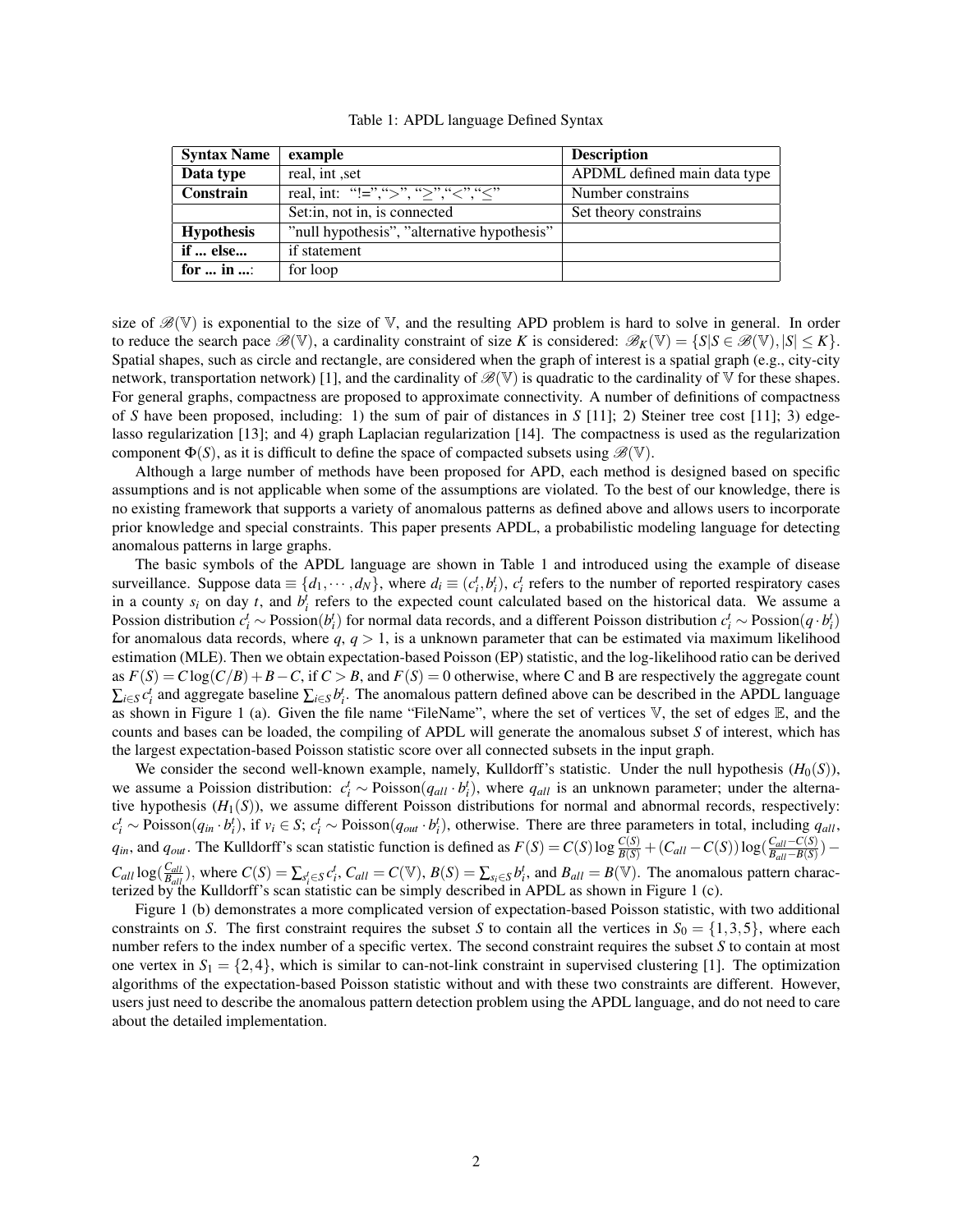```
real q
                                                                                                 real q_all
                                                constrain(q > 1)
                                                                                                 real q_in
                                                V, E, C, B =LoadGraphData(FileName)
                                                                                                 real q_out
                                                set S
real q
                                                                                                 constraint(q<sub>-</sub>all > 0)constrain(S \subseteq V)
constraint(q > 1)constrain(S is connected)
                                                                                                 constraint(q_in > q.out)V, E, C, B =LoadGraphData(FileName)
                                                                                                 constraint(q_out > 0)set S_0 = \{1, 3, 5\}set S
                                                                                                 V, E, C, B =LoadGraphData(FileName)
                                                constrain(S_0 \subseteq S)
constrain(S \subseteq V)
                                                set S_0 = \{2, 4\}set S
constrain(S is connected)
                                                                                                 constrain(S \subseteq V)
                                               constrain(|S_0 \cap S| \leq 1)
constrain(S is connected)
                                                hypothesis = {null, alternative}hypothesis = {null, alternative}hypothesis = {null, alternative}if hypothesis == null:
                                                                                                 if hypothesis == null:
if hypothesis == null:
                                                  for v in V:
                                                                                                   for v in V:
  for v in V:
                                                     C(v) \sim \text{Poisson}(B(v))C(v) \sim \text{Poisson}(q \text{all} * B(v))C(v) \sim \text{Poisson}(B(v))else hypothesis == alternative:
                                                                                                 else hypothesis == alternative:
else hypothesis == alternative:
                                                  for v in S:
                                                                                                   for v in S:
  for v in S:
                                                     C(v) \sim \text{Poisson}(q * B(v))C(v) \sim \text{Poisson}(q * B(v))C(v) \sim \text{Poisson}(q \text{ in } *B(v))for v not in S:
                                                                                                   for v not in S:
  for v not in S:
                                                     C(v) \sim \text{Poisson}(B(v))C(v) \sim \text{Poisson}(B(v))C(v) \sim \text{Poisson}(q_{\text{out}} * B(v))Infer S
                                                                                                 Infer S
Infer S
            (a) EP Statistic (b) EP Statistic + 2 Constraints (c) Kulldorff's statistic
```
Figure 1: Examples of APDL Language

## References

- [1] S. Basu, M. Bilenko, and R. J. Mooney. A probabilistic framework for semi-supervised clustering. In *Proceedings of the tenth ACM SIGKDD international conference on Knowledge discovery and data mining*, KDD '04, pages 59–68, New York, NY, USA, 2004. ACM.
- [2] R. H. Berk and D. H. Jones. Goodness-of-fit test statistics that dominate the kolmogorov statistics. *Z. Wahrsch. Verw. Gebiete*, 47(1):4759, 1979.
- [3] P. Bogdanov, M. Mongiov, and A. K. Singh. Mining heavy subgraphs in time-evolving networks. In D. J. Cook, J. Pei, W. W. 0010, O. R. Zaane, and X. Wu, editors, *ICDM*, pages 81–90. IEEE Computer Society, 2011.
- [4] F. Chen and D. B. Neill. Non-parametric scan statistics for event detection and forecasting in heterogeneous social media graphs. In *The 20th ACM SIGKDD International Conference on Knowledge Discovery and Data Mining, KDD '14, New York, NY, USA - August 24 - 27, 2014*, pages 1166–1175, 2014.
- [5] D. Donoho and J. Jin. Higher criticism for detecting sparse heterogeneous mixtures. *Ann. Statist.*, 32(3):962–994, 06 2004.
- [6] M. Kulldorff. A spatial scan statistic. *Communications in Statistics: Theory and Methods*, 26:1481–96, 1997.
- [7] E. McFowland, S. Speakman, and D. B. Neill. Fast generalized subset scan for anomalous pattern detection. *Journal of Machine Learning Research*, 14(1):1533–1561, 2013.
- [8] E. McFowland, S. Speakman, and D. B. Neill. Fast generalized subset scan for anomalous pattern detection. *Journal of Machine Learning Research*, 14(1):1533–1561, 2013.
- [9] D. B. Neill, A. W. Moore, M. Sabhnani, and K. Daniel. Detection of emerging space-time clusters. In R. Grossman, R. Bayardo, and K. P. Bennett, editors, *KDD*, pages 218–227. ACM, 2005.
- [10] J. Qian, V. Saligrama, and Y. Chen. Connected sub-graph detection. In *Proceedings of the Seventeenth International Conference on Artificial Intelligence and Statistics, AISTATS 2014, Reykjavik, Iceland, April 22-25, 2014*, pages 796–804, 2014.
- [11] P. Rozenshtein, A. Anagnostopoulos, A. Gionis, and N. Tatti. Event detection in activity networks. In *The 20th ACM SIGKDD International Conference on Knowledge Discovery and Data Mining, KDD '14, New York, NY, USA - August 24 - 27, 2014*, pages 1176–1185, 2014.